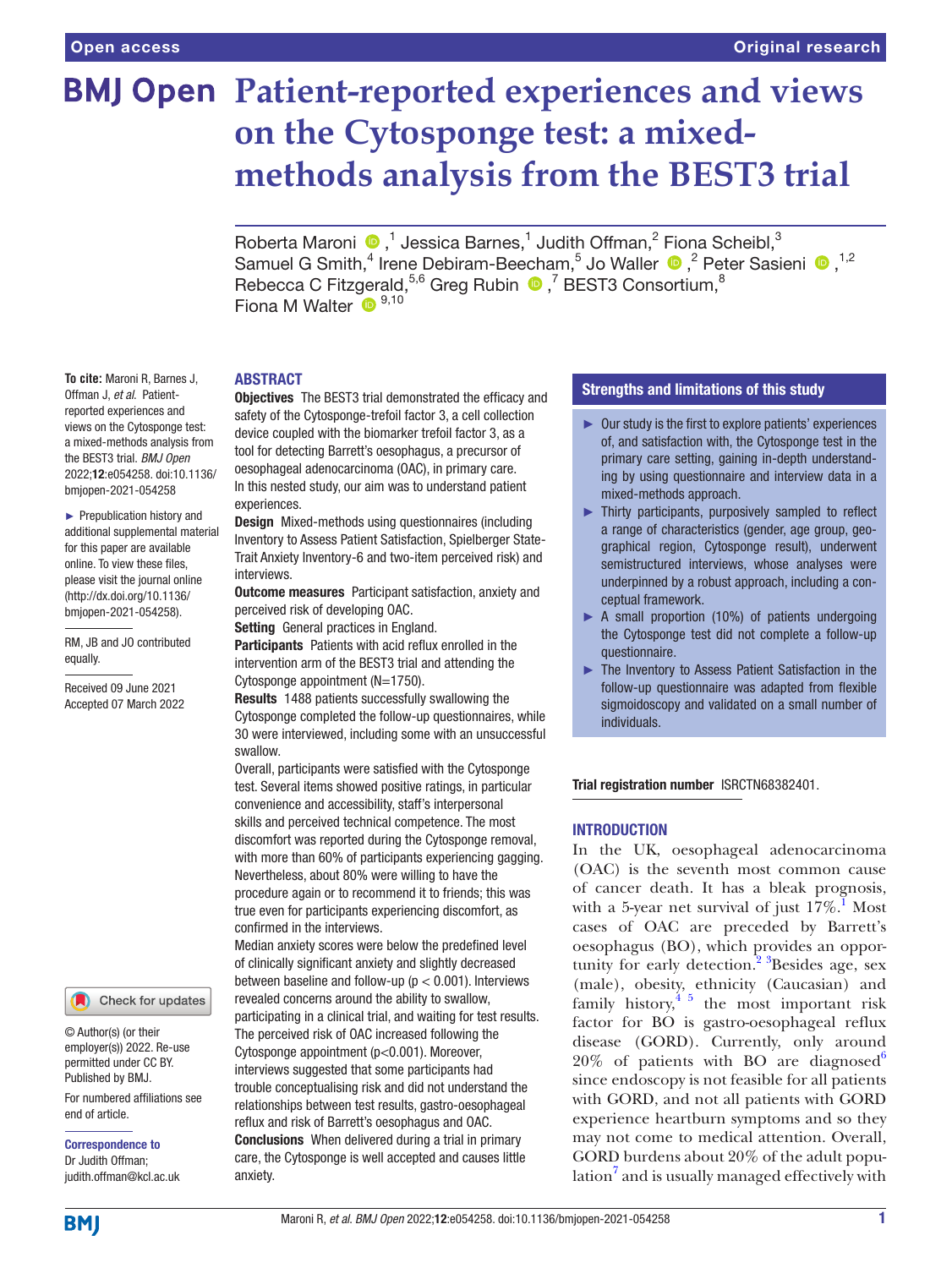acid-suppressant medications and endoscopy referrals, which are suggested by the National Institute for Health and Clinical Excellence (NICE) only if the symptoms are not controlled.<sup>8</sup> However, endoscopies are invasive, expensive<sup>[9](#page-11-3)</sup> and entail some risks.<sup>10</sup> Given that pressures on endoscopy capacity in secondary care in the UK have been exacerbated by the recent COVID-19 pandemic, $<sup>11</sup>$  $<sup>11</sup>$  $<sup>11</sup>$ </sup> novel technologies to help detect BO are now more critical than ever.

The Cytosponge is a cell collection device, which, coupled with the biomarker trefoil factor 3 (TFF3), can be used to identify BO. The device consists of a sponge tied to a string and compressed into a gelatine capsule, which is swallowed by the patient and retrieved by pulling on the string once the capsule has dissolved. The cell sample is then processed in a laboratory for immunohistochemical staining with TFF3. The Cytosponge-TFF3 test has been evaluated among more than 2000 patients in two clinical settings, $12^{13}$  proving its safety, cost-effectiveness and accuracy as a potential test for  $BO$ <sup>[14–17](#page-11-7)</sup> The large (N>13 000), pragmatic, randomised, controlled BEST3 trial was recently conducted in primary care in England<sup>18</sup> and demonstrated that offer of the Cytosponge test to individuals on medication for recurrent reflux symptoms identified ten times more cases of BO than usual care. In this trial, fewer than 10% of participants successfully swallowing the Cytosponge reported any side effects, and those were mainly mild (eg, sore throat).

Successful implementation of a new diagnostic device requires not only evidence on diagnostic accuracy, safety, effectiveness and cost-effectiveness, but also an understanding of patient experience and satisfaction, including the identification of possible barriers to uptake. During the BEST3 trial, patients were invited to receive the Cytosponge by postal letter. Invitation uptake was 24% (1654/6834) and median overall acceptability on an 11-point visual analogue scale from 'completely unacceptable' to 'completely acceptable' was  $9 \text{ (IQR } 8-10)$ .<sup>18</sup> Previous BEST studies<sup>12 13</sup> <sup>16</sup> <sup>17</sup> reported results on acceptability and one of the studies $17$  on anxiety scores. However, this nested mixed-methods study as part of the BEST3 trial investigated patients' experiences of the Cytosponge in primary care, any anxiety caused by the test, and perceived risk of OAC more extensively by means of questionnaires and individual interviews.

## METHODS

#### Study design

The design of the BEST3 trial is described in more detail in [online supplemental materials](https://dx.doi.org/10.1136/bmjopen-2021-054258) and elsewhere.<sup>18 19</sup> It enrolled participants aged 50 or over with GORD symptoms, identified via their general practice prescribing records. For this nested study, only participants in the intervention arm of the trial attending a Cytosponge appointment were included (N=1750). Participants with an 'inadequate' test result (ie, low-confidence negative TFF3, equivocal or processing/technical failure)

were invited to a repeat appointment when possible. All patients with a positive TFF3 result were referred for an endoscopy to establish a diagnosis.

### Patient and public involvement

Patient and public involvement representatives were involved in all stages of the BEST3 trial, including two as members of the BEST3 trial steering committee<sup>19</sup>; they reviewed the protocol and the interview topics, and contributed to the early analysis of the patient interviews. The adapted Inventory to Assess Patient Satisfaction (IAPS) was piloted on eight individuals who had previously had the Cytosponge procedure to check for comprehension.

#### Data collection

#### Quantitative data

At the Cytosponge appointment, in each participant's general practice, a nurse collected demographic, anthropometric and clinical data, including the GORD Impact Scale.<sup>20</sup> This is a nine-item assessment of GORD symptoms experienced in the week before the appointment, which was duplicated to also address any symptoms from before patients started taking acid-suppressant medications.

Immediately before having the test, participants were asked to complete the baseline questionnaire, with questions on:

- Education level, smoking/alcohol history, family history of heartburn/BO/cancer.
- ► A shorter six-item form of the Spielberger State-Trait Anxiety Inventory (STAI-6).<sup>21</sup>
- ► Perceived risk of OAC, using two items widely applied for other cancer risk assessments: perceived risk compared with a person of the same age (comparative risk) and per cent absolute risk of developing OAC in their lifetime.<sup>[22](#page-11-13)</sup>

A week to 14 days later, participants who successfully swallowed the Cytosponge (1654/1750, 95%) were invited to fill in a follow-up questionnaire. A reminder to complete the questionnaire was sent after 2 weeks, and some received a further reminder. The follow-up questionnaire consisted of:

- ► The IAPS, with 22 items addressing both positive and negative aspects of the experience, adapted from a study on flexible screening sigmoidoscopy.<sup>[23](#page-11-14)</sup>
- STAI-6.
- ► Perceived risk of OAC (two items).

## Qualitative data

Participants were purposively sampled to reflect a range of characteristics: gender, age group (50–59, 60–69, 70–79, 80+), geographical region in England (East, North-East, West) and Cytosponge result at first appointment (positive, negative, low confidence/equivocal, unsuccessful swallow) (see [table](#page-2-0) 1 and [online supplemental table 1\)](https://dx.doi.org/10.1136/bmjopen-2021-054258). Semi-structured interviews were conducted face to face at home or in clinics in the only presence of a female qualitative researcher (FS), with the aim of interviewing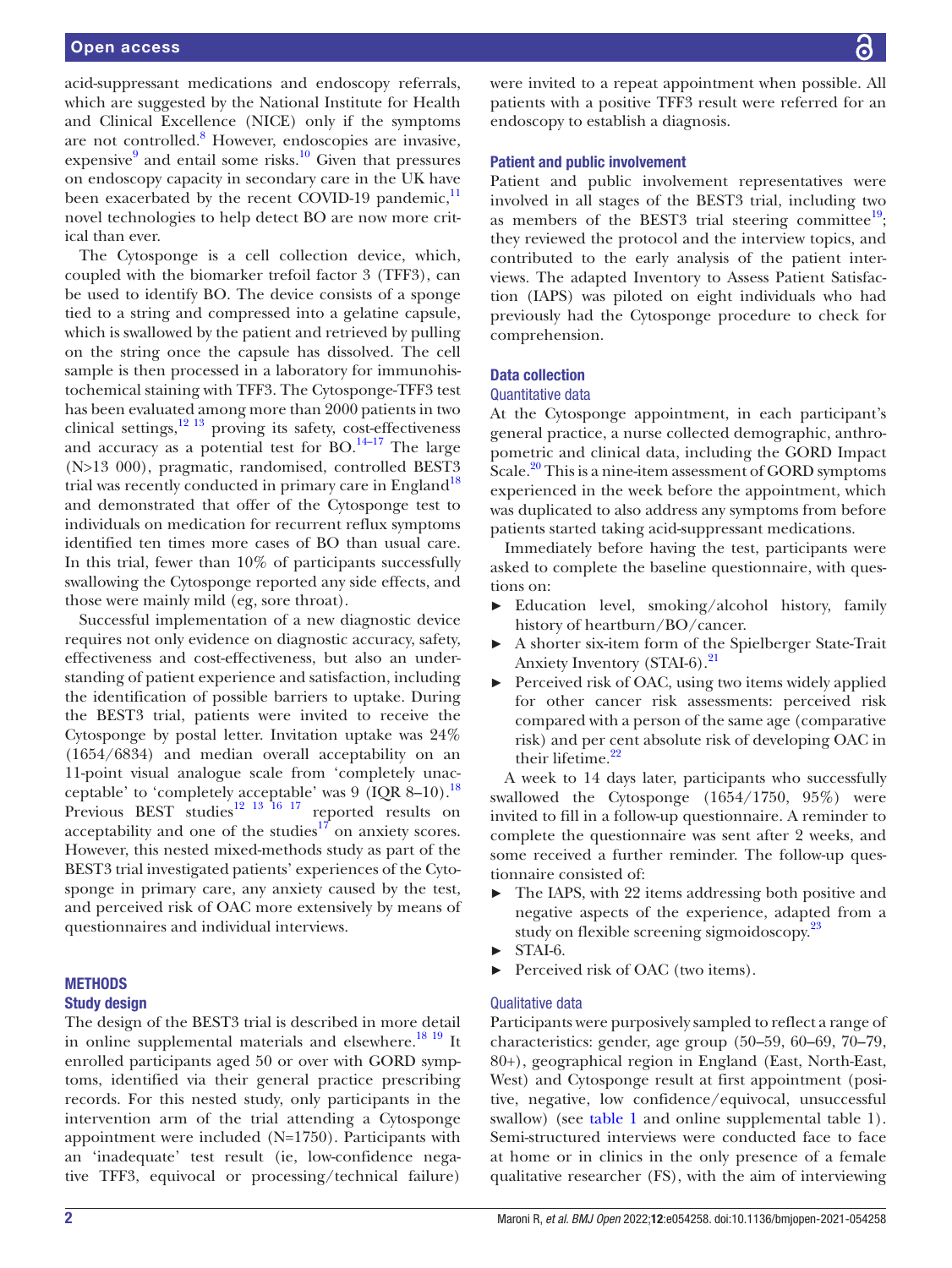<span id="page-2-0"></span>Table 1 Patient characteristics and GORD impact scale for the three subgroups of participation: attended the Cytosponge appointment and completed the baseline questionnaire ('attenders'); completed the follow-up questionnaire ('follow-up responders') or Interviewed ('interviewees')

|                                                                                        | <b>Completed baseline</b><br>questionnaire ('attenders')<br>$(N=1750)$ |                | Completed follow-up<br>questionnaire ('follow-up<br>responders')<br>$(N=1488)$ |                | Interviewed<br>('interviewees')<br>$(N=30)$ |                | P values for $\chi^2$ test between<br>'follow-up responders'<br>(N=1488) and 'attenders'<br>who are not 'follow-up |  |
|----------------------------------------------------------------------------------------|------------------------------------------------------------------------|----------------|--------------------------------------------------------------------------------|----------------|---------------------------------------------|----------------|--------------------------------------------------------------------------------------------------------------------|--|
|                                                                                        | N                                                                      | $\%$           | N                                                                              | $\%$           | N                                           | $\frac{0}{0}$  | responders' (N=262)                                                                                                |  |
| <b>Sex</b>                                                                             |                                                                        |                |                                                                                |                |                                             |                |                                                                                                                    |  |
| Female                                                                                 | 919                                                                    | 53             | 782                                                                            | 52             | 15                                          | 50             | 0.985                                                                                                              |  |
| Male                                                                                   | 830                                                                    | 47             | 706                                                                            | 47             | 15                                          | 50             |                                                                                                                    |  |
| Missing                                                                                | $\mathbf{1}$                                                           | < 1            | $\mathsf 0$                                                                    | $\mathsf 0$    | 0                                           | 0              |                                                                                                                    |  |
| Age group                                                                              |                                                                        |                |                                                                                |                |                                             |                |                                                                                                                    |  |
| $50 - 59$                                                                              | 345                                                                    | 20             | 285                                                                            | 19             | $\sqrt{4}$                                  | 13             | $0.028*$                                                                                                           |  |
| $60 - 69$                                                                              | 596                                                                    | 34             | 497                                                                            | 33             | 11                                          | 35             |                                                                                                                    |  |
| $70 - 79$                                                                              | 647                                                                    | 37             | 572                                                                            | 38             | 9                                           | 29             |                                                                                                                    |  |
| 80-99                                                                                  | 161                                                                    | 9              | 134                                                                            | 9              | $6\phantom{1}$                              | 19             |                                                                                                                    |  |
| Missing                                                                                | 1                                                                      | < 1            | $\mathsf 0$                                                                    | $\mathsf 0$    | $\mathbf{1}$                                | 3              |                                                                                                                    |  |
| Cytosponge-TFF3 outcome (after repeat test)                                            |                                                                        |                |                                                                                |                |                                             |                |                                                                                                                    |  |
| TFF3 negative                                                                          | 1252                                                                   | 72             | 1126                                                                           | 76             | 14                                          | 47             | $0.246+$                                                                                                           |  |
| TFF3 positive                                                                          | 231                                                                    | 13             | 213                                                                            | 14             | 10                                          | 33             |                                                                                                                    |  |
| Inadequate (equivocal/low-<br>confidence negative/technical or<br>processing failure)  | 171                                                                    | 10             | 149                                                                            | 10             | $\overline{c}$                              | 7              |                                                                                                                    |  |
| Unsuccessful swallow                                                                   | 96                                                                     | $\overline{5}$ | $\mathbf 0$                                                                    | $\mathbf 0$    | $\overline{4}$                              | 13             |                                                                                                                    |  |
| Underwent repeat Cytosponge test                                                       |                                                                        |                |                                                                                |                |                                             |                |                                                                                                                    |  |
| <b>No</b>                                                                              | 1560                                                                   | 89             | 1322                                                                           | 89             | 25                                          | 83             | 0.338                                                                                                              |  |
| Yes                                                                                    | 190                                                                    | 11             | 166                                                                            | 11             | 5                                           | 17             |                                                                                                                    |  |
| <b>Education level</b>                                                                 |                                                                        |                |                                                                                |                |                                             |                |                                                                                                                    |  |
| School up to 15-16 years of age                                                        | 712                                                                    | 41             | 605                                                                            | 41             | 16                                          | 53             | 0.104                                                                                                              |  |
| College or vocational school                                                           | 537                                                                    | 31             | 455                                                                            | 31             | 8                                           | 27             |                                                                                                                    |  |
| Professional training beyond<br>college, university graduate or<br>postgraduate degree | 480                                                                    | 27             | 414                                                                            | 28             | $\overline{4}$                              | 13             |                                                                                                                    |  |
| Other or prefer not to say                                                             | 21                                                                     | $\mathbf{1}$   | 14                                                                             | $\mathbf{1}$   | $\overline{2}$                              | $\overline{7}$ |                                                                                                                    |  |
| Waist-hip ratio                                                                        |                                                                        |                |                                                                                |                |                                             |                |                                                                                                                    |  |
| < 0.90                                                                                 | 685                                                                    | 39             | 601                                                                            | 40             | 11                                          | 37             | $0.010*$                                                                                                           |  |
| 0.90<0.99                                                                              | 686                                                                    | 39             | 562                                                                            | 38             | 10                                          | 33             |                                                                                                                    |  |
| $0.99 +$                                                                               | 378                                                                    | 22             | 324                                                                            | 22             | $9\,$                                       | 30             |                                                                                                                    |  |
| Missing                                                                                | 1                                                                      | $<$ 1          | 1                                                                              | $<$ 1          | 0                                           | $\mathsf 0$    |                                                                                                                    |  |
| Comorbidities                                                                          |                                                                        |                |                                                                                |                |                                             |                |                                                                                                                    |  |
| No                                                                                     | 228                                                                    | 13             | 182                                                                            | 12             | 6                                           | 20             | $0.018*$                                                                                                           |  |
| <b>Yes</b>                                                                             | 1522                                                                   | 87             | 1306                                                                           | 88             | 24                                          | 80             |                                                                                                                    |  |
| Medication duration                                                                    |                                                                        |                |                                                                                |                |                                             |                |                                                                                                                    |  |
| Less than 5 years                                                                      | 518                                                                    | 30             | 431                                                                            | 29             | 7 <sup>7</sup>                              | 23             | 0.166                                                                                                              |  |
| More than 5 years                                                                      | 1232                                                                   | 70             | 1057                                                                           | 71             | 23                                          | 77             |                                                                                                                    |  |
| <b>Diagnoses</b>                                                                       |                                                                        |                |                                                                                |                |                                             |                |                                                                                                                    |  |
| No Barrett's oesophagus                                                                | 1618                                                                   | 92             | 1367                                                                           | 92             | 26                                          | 87             | 0.118                                                                                                              |  |
| Barrett's oesophagus-without<br>dysplasia                                              | 117                                                                    | $\overline{7}$ | 106                                                                            | $\overline{7}$ | $\overline{4}$                              | 13             |                                                                                                                    |  |
| Barrett's oesophagus-with<br>dysplasia                                                 | 11                                                                     | 1              | 11                                                                             | 1              | 0                                           | 0              |                                                                                                                    |  |
| Oesophageal adenocarcinoma<br>(stage 1)                                                | $\overline{4}$                                                         | <1             | $\overline{4}$                                                                 | $\leq 1$       | $\mathbf 0$                                 | $\overline{0}$ |                                                                                                                    |  |

**Continued**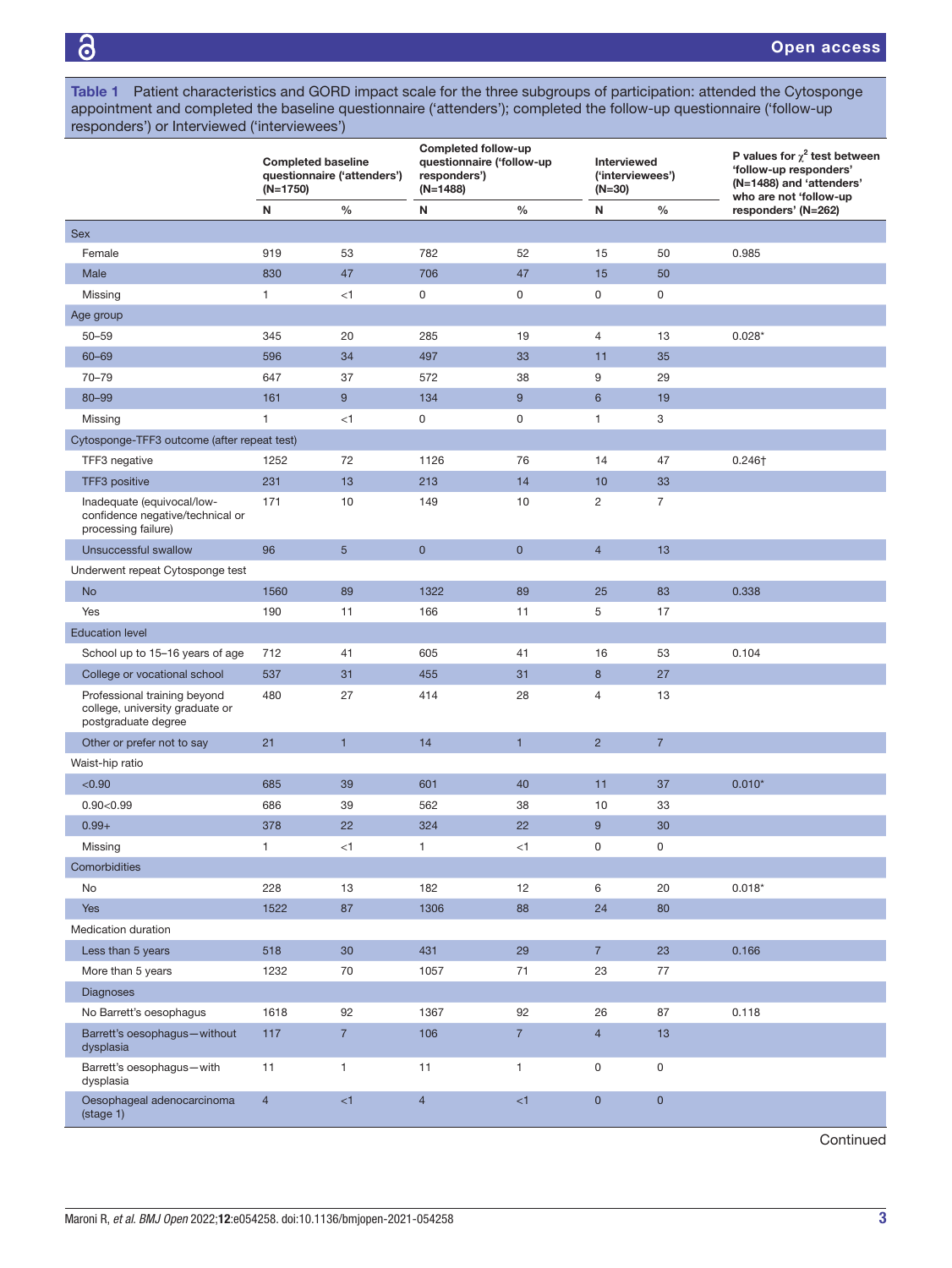| <b>Table 1</b><br>Continued                                  |                                                                      |               |                                                                                |               |                                             |               |                                                                                                                                        |  |
|--------------------------------------------------------------|----------------------------------------------------------------------|---------------|--------------------------------------------------------------------------------|---------------|---------------------------------------------|---------------|----------------------------------------------------------------------------------------------------------------------------------------|--|
|                                                              | <b>Completed baseline</b><br>questionnaire ('attenders')<br>(N=1750) |               | Completed follow-up<br>questionnaire ('follow-up<br>responders')<br>$(N=1488)$ |               | Interviewed<br>('interviewees')<br>$(N=30)$ |               | P values for $\chi^2$ test between<br>'follow-up responders'<br>(N=1488) and 'attenders'<br>who are not 'follow-up                     |  |
|                                                              | N                                                                    | $\frac{0}{0}$ | N                                                                              | $\frac{0}{0}$ | N                                           | $\frac{0}{0}$ | responders' (N=262)                                                                                                                    |  |
|                                                              |                                                                      |               |                                                                                |               |                                             |               | P values for t-test<br>between'follow-up<br>responders' (N=1488) and<br>'attenders' who are not<br>'follow-up responders'<br>$(N=262)$ |  |
| GORD Impact Scale-before taking acid-suppressant medications |                                                                      |               |                                                                                |               |                                             |               |                                                                                                                                        |  |
| Mean (SD)                                                    | 1.9(0.5)                                                             |               | 1.9(0.5)                                                                       |               | 1.9(0.5)                                    |               | 0.319                                                                                                                                  |  |
| No. missing                                                  | $\overline{2}$                                                       |               |                                                                                |               | $\mathbf{0}$                                |               |                                                                                                                                        |  |
| GORD Impact Scale-In the last week                           |                                                                      |               |                                                                                |               |                                             |               |                                                                                                                                        |  |
| Mean (SD)                                                    | 1.3(0.4)                                                             |               | 1.3(0.4)                                                                       |               | 1.3(0.5)                                    |               | 0.451                                                                                                                                  |  |
| No missing                                                   | 0                                                                    |               | $\mathbf 0$                                                                    |               | 0                                           |               |                                                                                                                                        |  |
| $*P<0.05$ .                                                  |                                                                      |               |                                                                                |               |                                             |               |                                                                                                                                        |  |

†Comparison excluding participants producing an unsuccessful swallow as they were not invited to fill in a follow-up questionnaire. GORD, gastro-oesophageal reflux disease ; TFF3, trefoil factor 3.

30 participants within 6 weeks of their Cytosponge test (to reduce issues with recall). Interviews lasted 23 min on average (range 13–50 min), were audio-recorded and transcribed verbatim for analysis. More details on qualitative data collection are in [online supplemental materials](https://dx.doi.org/10.1136/bmjopen-2021-054258).

# Analysis

## Quantitative analysis

Questionnaire scoring is described in [online supple](https://dx.doi.org/10.1136/bmjopen-2021-054258)[mental materials.](https://dx.doi.org/10.1136/bmjopen-2021-054258) Patient characteristics and GORD Impact Scale responses were analysed according to three subgroups of participation: attended the Cytosponge test appointment and completed the baseline questionnaire ('attenders'); 'attenders' who completed the follow-up questionnaire ('follow-up responders'); 'attenders' who undertook an interview ('interviewees') (see [online](https://dx.doi.org/10.1136/bmjopen-2021-054258) [supplemental figure 1](https://dx.doi.org/10.1136/bmjopen-2021-054258)).

STAI-6 and perceived risk of OAC are presented only for the subgroup of participants completing at least one of those items in both baseline and follow-up questionnaires. STAI-6 scores between the two time points were compared using Wilcoxon matched-pairs signed-rank test, while differences in risk perceptions were analysed by McNemar's test, which included only patients with scores different than the neutral (eg, 'neither higher or lower') or middle-ranking category (from a list of ordered options). A STAI-6 score over 40 was predefined as a threshold for clinically significant anxiety.<sup>1224</sup>

Statistical significance was based on a two-tailed test with size of 5%. Analyses were performed using Stata V.15. $^{25}$  $^{25}$  $^{25}$ 

## Qualitative analysis

We undertook a thematic analysis, having organised and managed data according to the Framework approach.<sup>26</sup> For more details, see [online supplemental materials.](https://dx.doi.org/10.1136/bmjopen-2021-054258) Briefly, this involved identifying an initial, broad set of labels inductively and deductively that would be used to

categorise and sort the data to enable the subsequent thematic analysis. Inductively created labels were based on emergent concepts identified in the data. Deductively created labels were based on the IAPS, $^{23}$  which allowed us to more directly relate participant experience across qualitative and quantitative datasets. Use of the theoretical framework of acceptability<sup>27</sup> constructs allowed us to examine additional dimensions of patient experience associated with acceptability that were not captured by the IAPS. We then conducted the thematic analysis, aiming to achieve both description and explanation with the dataset. Data within each column of the Framework matrix was explored and further organised into more abstract themes, using drawings.net open-source software to allow visual representation and coding of the data, therefore facilitating the identification patterns and linkages between different types of participant experience and/or demographic characteristics. Participants did not provide feedback on the findings.

# **RESULTS**

# Demographics and baseline characteristics

A trial flowchart from the intervention arm of the BEST3 trial is shown in [online supplemental figure 1.](https://dx.doi.org/10.1136/bmjopen-2021-054258) There were 1750 participants who completed the baseline questionnaire at Cytosponge appointment ('attenders'), with a minimum completion rate of  $80\%$  (12/15), considering only questions applicable to all participants. The follow-up questionnaire was completed by 1488 participants (90% of 1654 successful swallows) ('follow-up responders'), with a minimum completion rate of  $23\%$  (7/31) at a median of 10 days (IQR 7–14 days) after undergoing the Cytosponge test. A total of 159 participants (11% of 1488) completed the follow-up questionnaire after being mailed the letter with their Cytosponge test results, 5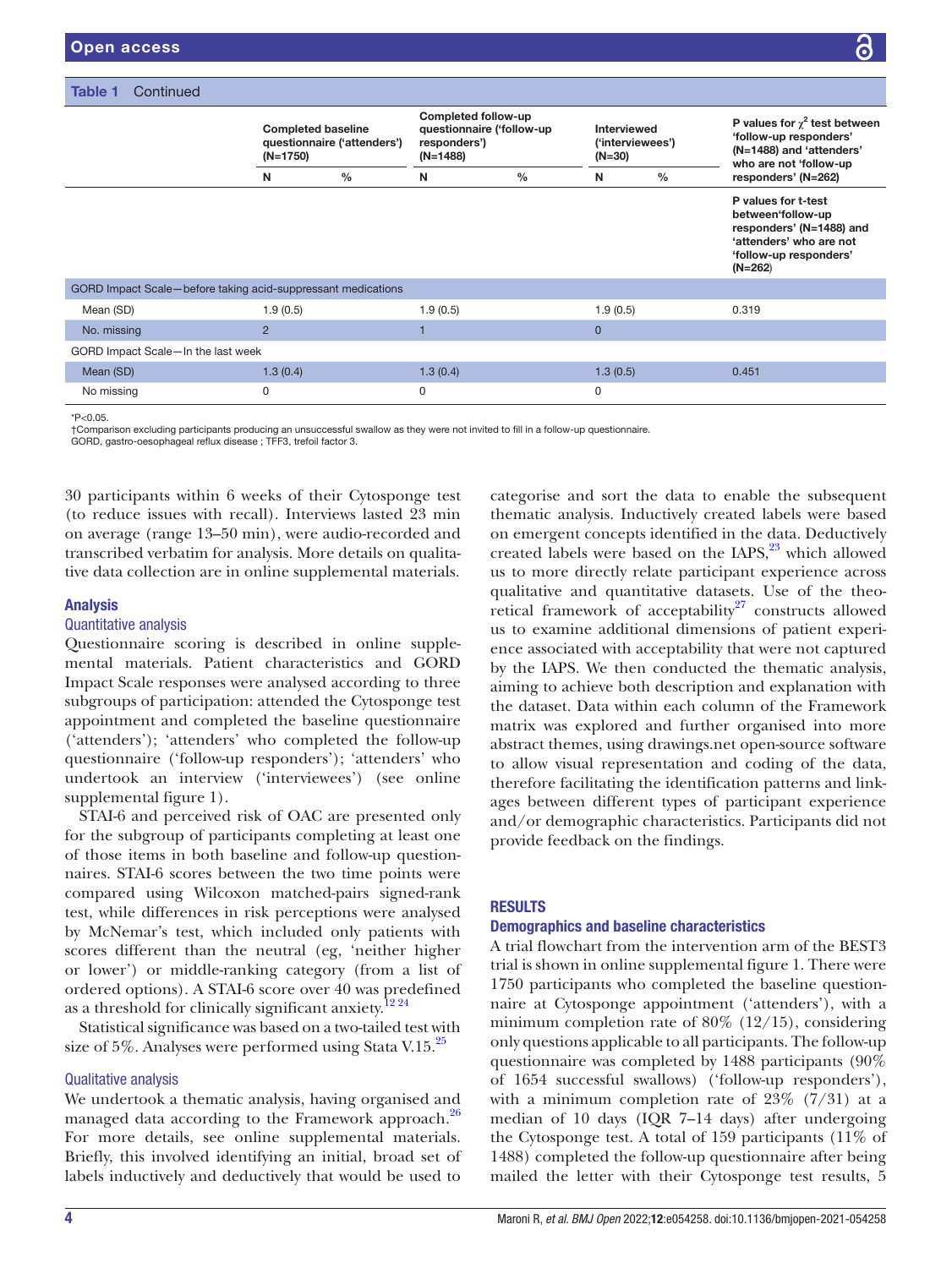

<span id="page-4-0"></span>Figure 1 Summary of findings from questionnaires and patient interviews according to the themes of the Inventory to Assess Patient Satisfaction.

(0.3%) after attending a repeat Cytosponge test and one after receiving their repeat Cytosponge test result.

Out of the 1750 'attenders', 75 (4%) were invited for an interview; 30 interviews were completed ('interviewees') at a median of 59 days (IQR 48–78 days) after the Cytosponge test. At the time of interview, all participants who successfully swallowed the Cytosponge had received their first test result, and one was still waiting for the result from their repeat test, while another had declined to have a repeat test. Among participants who had received a positive test result, some were awaiting confirmatory endoscopy, while others had already had theirs.

[Table](#page-2-0) 1 shows patient and clinical characteristics for the three subgroups of participants. Those completing the follow-up questionnaire differed from the noncompleters (N=262) by age group, waist-hip ratio categories and comorbidity status.

# Patient-reported satisfaction and experiences of the Cytosponge test

Participants were generally satisfied with their experiences of the processes undertaken before, during and immediately after the Cytosponge test [\(figure](#page-4-0) 1 and [table](#page-5-0) 2). Several items of the IAPS were rated positively by most participants [\(table](#page-6-0) 3). The Cronbach's α, measuring the IAPS reliability, was 0.83 overall, and it ranged between 0.81 and 0.83 (improving the overall coefficient in three instances) when excluding each of the 22 items at a time.

# Convenience and accessibility

The majority of participants (92%–94%) rated the study sites' convenience and accessibility positively. In the interviews, some commented that it was practical to go to their own general practice and that this was preferable to going to a hospital appointment. Participants also appreciated the scheduling, as they were able to select from a range of appointment dates and times that suited them.

## Staff interpersonal skills

Staff interpersonal skills were rated positively by 96%–98% of participants, and uniformly described across the interviews in very good terms. Participants felt that they had adequate opportunities to ask questions, which the nurses were able to answer well providing important reassurance. The interpersonal manner of staff was consistently described in highly positive ways by

participants—staff were 'calm', 'in control', 'friendly', 'helpful', 'supportive', 'professional' and created an experience that was 'straightforward and bordering on enjoyable'. When participants failed to swallow the Cytosponge, staff were empathetic and reassuring.

# Perceived technical competence of staff

The majority of participants (93%–96%) agreed that the staff was competent. In the interviews, participants focused on the speed and efficiency of the Cytosponge removal—for example, that the staff members had good technique, and they went quickly enough to get removal done efficiently but slowly enough to gather cells. Some issues related to technical skills were noted: one participant described how their procedure was performed by a practice nurse, and the Cytosponge seemed to get stuck partway through removal and caused pain. In this case, the practice nurse needed to consult a research nurse who advised how to resolve the issue.

## Swallowing the Cytosponge capsule

The majority of participants (69%–87%) rated swallowing the Cytosponge positively. Among the lowest rated measure of satisfaction was 'I had to gag when I swallowed the Cytosponge capsule*'* (N=373, 25% agreed).

When interview participants described the procedure as straightforward, they recounted the swallowing aspect as routine and nothing unexpected.

I think that's just normal as taking a tablet, the only difference is it's got string on it. [age 60-69, negative result]

When participants described the swallowing as involving minimal difficulty, they commented on characteristics such as the string being uncomfortable, or that it was difficult to drink enough water to get the string and capsule down. However, these difficulties were mainly perceived as nothing to worry about.

Interviewees who reported significant difficulty swallowing, such as gagging, retching or heaving, underlined issues with being unable to place the capsule and string far enough at the back of their throat without causing themselves to gag; in some cases, this could be rectified by the nurse placing the string and capsule instead of the participant. Participants who failed to swallow reported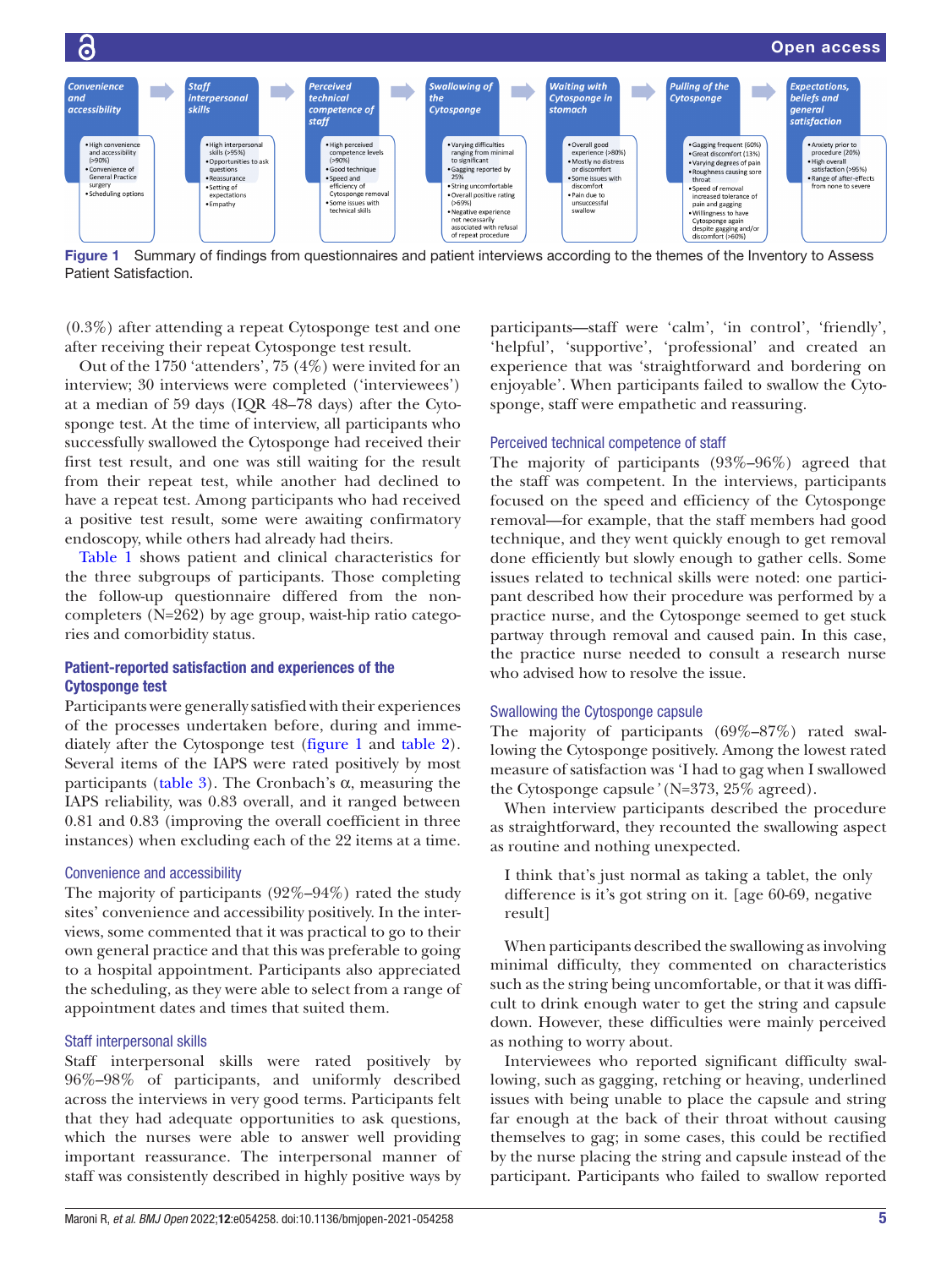| the Cytosponge procedure                   |                                                                                                                                                                                                                                                                                                                                                                                                                                                                                                                                                                                                                                                                                                                                                                                                                                                                                                                                                                                                                                                                                                                                                                                                                                                                                                                                                                                                                                                                                                                                                                                           |  |  |  |  |  |  |
|--------------------------------------------|-------------------------------------------------------------------------------------------------------------------------------------------------------------------------------------------------------------------------------------------------------------------------------------------------------------------------------------------------------------------------------------------------------------------------------------------------------------------------------------------------------------------------------------------------------------------------------------------------------------------------------------------------------------------------------------------------------------------------------------------------------------------------------------------------------------------------------------------------------------------------------------------------------------------------------------------------------------------------------------------------------------------------------------------------------------------------------------------------------------------------------------------------------------------------------------------------------------------------------------------------------------------------------------------------------------------------------------------------------------------------------------------------------------------------------------------------------------------------------------------------------------------------------------------------------------------------------------------|--|--|--|--|--|--|
| Aspect of cytosponge<br>procedure          | <b>Example interview quotes</b>                                                                                                                                                                                                                                                                                                                                                                                                                                                                                                                                                                                                                                                                                                                                                                                                                                                                                                                                                                                                                                                                                                                                                                                                                                                                                                                                                                                                                                                                                                                                                           |  |  |  |  |  |  |
|                                            | Convenience and accessibility Convenient alternative to a procedure in secondary care:<br>"()from what (the nurse) was saying to me is that (the Cytosponge procedure) takes away that waiting for a hospital<br>appointment, that you can have it done in the (GP) surgery, and if it was me again and, I don't know, something was not<br>quite right, I wouldn't hesitate at coming down and having that done. Not at all, not at all.'<br>(age 60–69, inadequate test result at first appointment)                                                                                                                                                                                                                                                                                                                                                                                                                                                                                                                                                                                                                                                                                                                                                                                                                                                                                                                                                                                                                                                                                    |  |  |  |  |  |  |
| Staff interpersonal skills                 | Positive interpersonal skills:<br>'The (nurse) who actually did it was really lovely. She really was. She was very calm, very in control and we chatted about<br>different things and she was about to get married and all this sort of thing and it was, we learnt a bit about each other,<br>which was absolutely fine()(The procedure is) done very nicely, lovely people, nothing to worry about, go and get it<br>done.'<br>(age 70-79, negative test result)<br>Procedure explained clearly:<br>'I mean if I didn't understand then I asked to explain it. I think (the staff) were very helpful and very nice, the way they put<br>things over. I mean there was the two of them here and what one didn't answer, the other one did. No, I think they were<br>very helpful and very kind.'<br>(age 80 and over, failed swallow)                                                                                                                                                                                                                                                                                                                                                                                                                                                                                                                                                                                                                                                                                                                                                    |  |  |  |  |  |  |
| Perceived technical<br>competence of staff | Staff were skilled at removing sponge:<br>'No, it was fine, it was just that and she did really well, she (removed the Cytosponge) as quick as she could be,<br>obviously she had to go slower to get what she needed.'<br>(age 50–59, negative test result)<br>Patients and inexperienced staff may need more guidance:<br>the first part of the extraction (of the Cytosponge) was fairly non-event(ful) but then again it did get stuck a bit in<br>my throat() And the (practice) nurse had to ask the (research) nurse() she just said pull harder. So she pulled harder<br>and it popped out.()So I don't know if positioning the throat in a different way or me being told to hold the throat in a<br>particular angle may have helped but, I mean, I know that sword swallowers, they hold their throat quite straight()But<br>there was no advice as to how to hold your head or position your throat and I thought that might have been useful()<br>Well to hold the head in a particular position and relax may have helped, I don't know, it may have got stuck whatever.'<br>(age 70–79, positive test result)                                                                                                                                                                                                                                                                                                                                                                                                                                                              |  |  |  |  |  |  |
| Swallowing of the<br>Cytosponge            | Difficulties due to string and retching:<br>The first time, when I swallowed it, the string seemed to flick around in the back of my throat and it didn't go down<br>properly, so I was trying to add a bit more water and that, but I couldn't()I was just retching all the time and I couldn't<br>even get()the water in my mouth because I just kept retching all the time()And then the second time, it went straight<br>down, straight down. It was marvellous, it went straight down and I thought, oh, I've cracked it, so I just kept sipping,<br>and then all of a sudden I think a bit of the string Like I felt down at the side, and I just went uh, and it just came<br>straight out, just all came straight out altogether.() think it's the water I drank, it was still lying on my stomach and just<br>brought it straight back up.'<br>(age 50-59, failed swallow)<br>Swallowing was easy:<br>'That swallowing the capsule was simple, there was no it was easy, it was just a matter of a few mouthfuls of water<br>and that was it.'<br>(age 50-59, positive test result)                                                                                                                                                                                                                                                                                                                                                                                                                                                                                              |  |  |  |  |  |  |
| Waiting with Cytosponge in<br>stomach      | Waiting was acceptable, especially when there were distractions:<br>'But it wasn't horrendous and for the time that I was there and, you know, and by the time I'd sort of swallowed (the<br>Cytosponge) and answered a few questions, had a little chat and drank some water, it was time for it to come up.'<br>(age 60–69, negative test result)<br>Mild discomfort:<br>'You're aware of the string being in the throat()It was slightly uncomfortable()It was making you want to (cough) ()<br>(but) There was no problem with it.'<br>(age 60–60, negative test result)                                                                                                                                                                                                                                                                                                                                                                                                                                                                                                                                                                                                                                                                                                                                                                                                                                                                                                                                                                                                              |  |  |  |  |  |  |
| Pulling of the Cytosponge                  | Experience of pain:<br>'It was painful. It was worse than I was expecting()the nurse explained it to me afterwards, because afterwards I said<br>to her, I said wow, that was more painful than I was expecting, and she explained that where your muscles will work<br>to push things downwards, obviously, she said, when you're pulling the sponge up you're going completely against<br>everything that it's doing and, do you know, I couldn't even describe what sort of pain it was, but it was literally well it<br>felt like a sponge literally was pulling out, you know, but() have to say, it only lasted a few seconds, and once it was<br>out I suppose I had a tickly throat for the rest of the day. Not hurting, just a bit scratchy, tickly, certainly no painkillers,<br>nothing like that. It was just those few seconds of it actually coming out wasn't pleasant, no.()I did come back again<br>(for second appointment following inadequate test result).<br>(age 60–69, inadequate test result)<br>Discomfort from gagging/coughing:<br>'It was all over in a matter of seconds, but it was when it hit the back of my throat, I did gag, and I started to cough or I<br>had a coughing fit after it was out, I was red hot, you know, I think it was just with gagging, yeah, but it was fine, it was<br>just something that lasted a matter of two seconds.'<br>(age 50–59, positive test result)<br>No discomfort:<br>'t was over and done within a matter of()Woosh, gone.()Finished, I didn't even feel it coming out.'<br>(age 60–69, negative test result) |  |  |  |  |  |  |

<span id="page-5-0"></span>Table 2 Findings from questionnaires and patient interviews: example interview quotes illustrating the practical elements of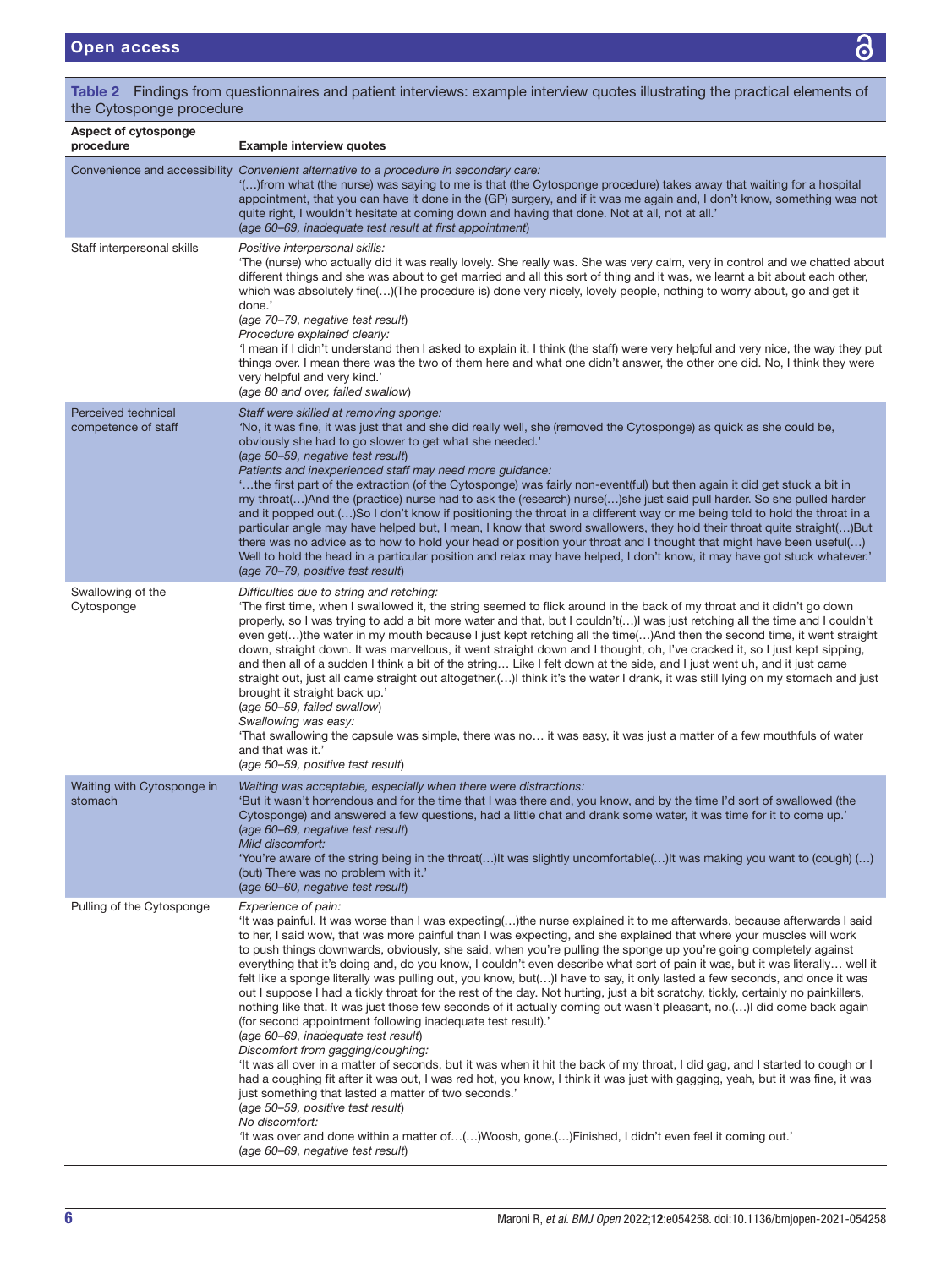<span id="page-6-0"></span>Table 3 Number and proportion of participants (N=1488) by ratings for the 22 questions of the inventory to assess patient satisfaction

|                                                                                                                                              | <b>Disagree</b> |                | <b>Neither</b> |                | Agree |               | <b>Missing</b> |                |
|----------------------------------------------------------------------------------------------------------------------------------------------|-----------------|----------------|----------------|----------------|-------|---------------|----------------|----------------|
|                                                                                                                                              | N               | $\%$           | N              | $\frac{0}{0}$  | N     | $\frac{0}{0}$ | N              | $\%$           |
| Convenience and accessibility                                                                                                                |                 |                |                |                |       |               |                |                |
| I did not feel that I had to wait too long.*                                                                                                 | 42              | 3              | 24             | 2              | 1395  | 94            | 28             | 2              |
| The test is in a place that is easy for me to get to.                                                                                        | 90              | 6              | $\overline{4}$ | $<$ 1          | 1389  | 93            | 5              | $\leq$ 1       |
| I did not find it hard to find a convenient time to come to the<br>test.*                                                                    | 71              | 5              | 15             | 1              | 1368  | 92            | 34             | 2              |
| Staff interpersonal skills                                                                                                                   |                 |                |                |                |       |               |                |                |
| I felt free to ask the staff questions I wanted to ask.                                                                                      | 23              | $\overline{c}$ | 1              | $<$ 1          | 1456  | 98            | 8              | 1              |
| The staff did not seem to hurry me through too quickly.*                                                                                     | 9               | $\mathbf{1}$   | $\overline{2}$ | $<$ 1          | 1454  | 98            | 23             | $\overline{2}$ |
| The staff did not use words that were hard to understand.*                                                                                   | 22              | 1              | 10             | 1              | 1425  | 96            | 31             | 2              |
| Perceived technical competence                                                                                                               |                 |                |                |                |       |               |                |                |
| The nurse or member of staff was not too rough when<br>performing the Cytosponge test.*                                                      | 20              | 1              | 14             | 1              | 1422  | 96            | 32             | 2              |
| I feel confident that the Cytosponge test was performed<br>properly.                                                                         | 86              | 6              | 10             | $\mathbf{1}$   | 1384  | 93            | 8              | $\mathbf{1}$   |
| Swallowing of the capsule                                                                                                                    |                 |                |                |                |       |               |                |                |
| I did not have to gag when I swallowed the Cytosponge<br>capsule.*                                                                           | 373             | 25             | 53             | $\overline{4}$ | 1020  | 69            | 42             | 3              |
| Swallowing the Cytosponge capsule was more comfortable<br>than I expected.                                                                   | 221             | 15             | 169            | 11             | 1073  | 72            | 25             | 2              |
| Swallowing the Cytosponge capsule did not cause me great<br>discomfort.*                                                                     | 82              | $6\phantom{1}$ | 60             | $\overline{4}$ | 1300  | 87            | 46             | 3              |
| Waiting with the capsule in stomach                                                                                                          |                 |                |                |                |       |               |                |                |
| I did not have to gag while I waited with the Cytosponge<br>capsule in my stomach.*                                                          | 146             | 10             | 36             | $\overline{2}$ | 1264  | 85            | 42             | 3              |
| Waiting with the Cytosponge capsule in my stomach was<br>more comfortable than I expected.                                                   | 123             | 8              | 133            | 9              | 1207  | 81            | 25             | 2              |
| Waiting with the Cytosponge capsule in my stomach did not<br>cause me great discomfort.*                                                     | 39              | $\mathbf{3}$   | 36             | $\overline{2}$ | 1365  | 92            | 48             | 3              |
| Pulling of the Cytosponge                                                                                                                    |                 |                |                |                |       |               |                |                |
| I did not have to gag when the Cytosponge was pulled up.*                                                                                    | 889             | 60             | 68             | 5              | 491   | 33            | 40             | 3              |
| Pulling up of the Cytosponge was more comfortable than I<br>expected.                                                                        | 354             | 24             | 234            | 16             | 866   | 58            | 34             | 2              |
| Pulling up of the Cytosponge did not cause me great<br>discomfort.*                                                                          | 193             | 13             | 108            | $\overline{7}$ | 1134  | 76            | 53             | $\overline{4}$ |
| <b>Expectations and beliefs</b>                                                                                                              |                 |                |                |                |       |               |                |                |
| I was not very anxious about having the Cytosponge test.*                                                                                    | 296             | 20             | 132            | 9              | 1029  | 69            | 31             | $\overline{2}$ |
| Undergoing the Cytosponge test will benefit my health.                                                                                       | 27              | $\overline{c}$ | 281            | 19             | 1153  | 77            | 27             | 2              |
| General satisfaction                                                                                                                         |                 |                |                |                |       |               |                |                |
| I was very satisfied with the care I received.                                                                                               | 16              | 1              | 2              | $<$ 1          | 1450  | 97            | 20             | 1              |
| I would recommend the Cytosponge test to my friends.                                                                                         | 38              | $\mathbf{3}$   | 184            | 12             | 1236  | 83            | 30             | $\overline{2}$ |
| I would be willing to have another test if necessary.<br>(As part of the Trial, you may still be contacted for a repeat<br>Cytosponge test.) | 48              | 3              | 229            | 15             | 1185  | 80            | 26             | 2              |

\*Items referring to negative aspects of patient experience were rephrased for this table using negative constructs to facilitate comparison between items.

struggling with getting the string down as it unwound, and gagging too much to be able to drink water to wash the string and capsule down the oesophagus. One participant reported that they had not realised that they would

be required to swallow the string in a bundle, and if they had known this, they may have declined to participate. During the interviews, responses were varied among the four participants who failed to swallow: some would not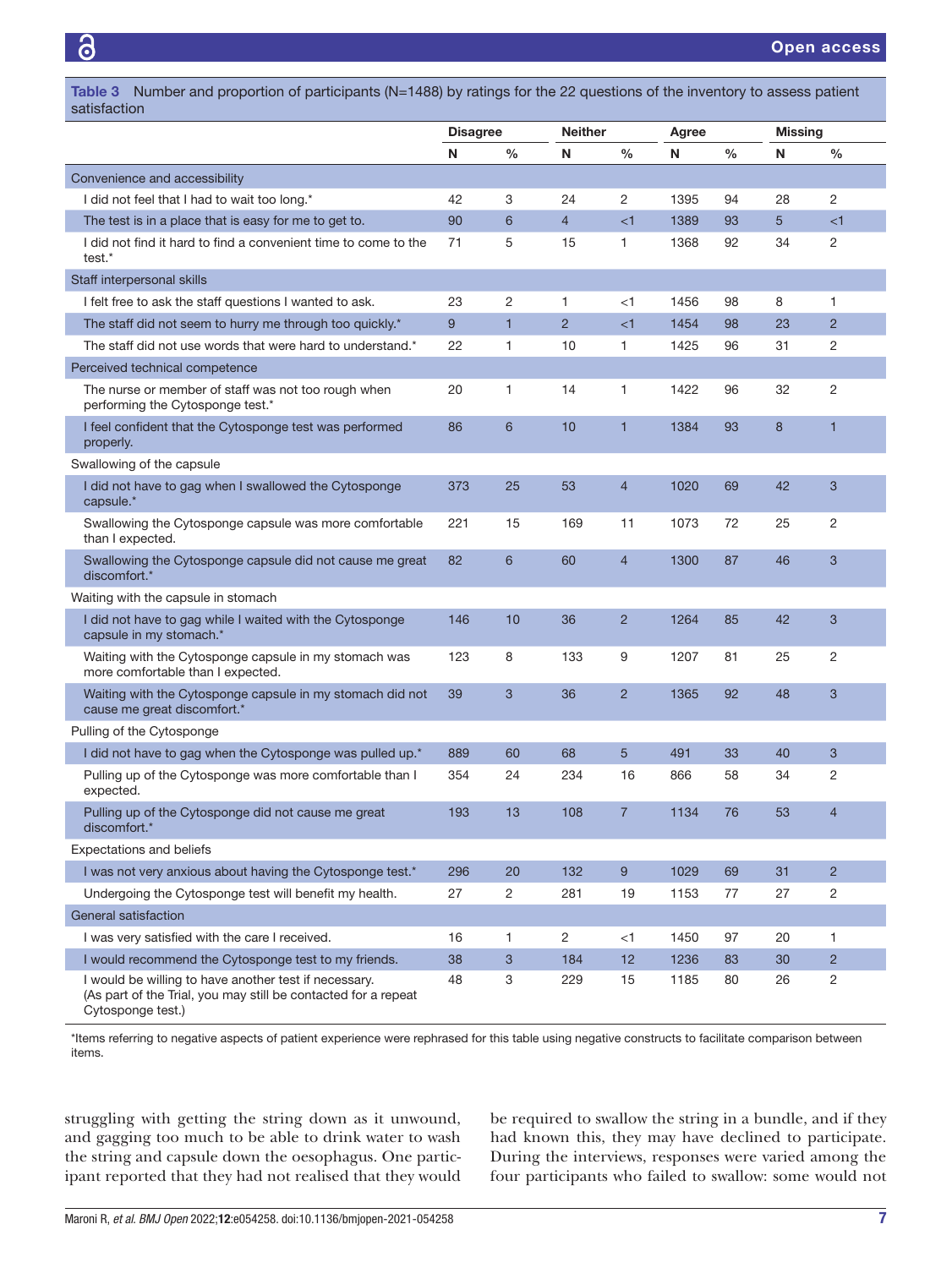do the procedure again but would still recommend it to friends, while others would still try the procedure again in the future.

Well swallowing the capsule was all right. The string attached to it was a bit difficult, it felt a bit like a cat trying to swallow a mouse, you know, can't get the tail in the mouth. […] It went down all right… it was just an odd feeling with the string coming up. [age 60-69, negative result]

#### Waiting with the Cytosponge in stomach

Overall, 85%–92% participants rated the experience of waiting for the capsule to dissolve in their stomach positively. During the interviews, some reported not being able to feel anything untoward at all, nor did they experience any distress. Others reported minor issues, such as being aware of the string, tickling or gagging when trying to talk, but these experiences were not considered concerning.

The only strange sensation was… after I'd swallowed the pill, it was having a tiny piece of cotton or whatever it was hanging out, but the way [the nurses] talked, it took my mind off it anyway. [age 60-69, negative result]

Some participants discussed more distressing experiences: one experienced 'pains in my stomach', significant enough for them to ask the nurse to remove the Cytosponge prematurely. This procedure resulted in a low confidence/equivocal result, and the participant attended a repeat appointment, where they were able to successfully swallow the Cytosponge and it was 'less uncomfortable' while the capsule was dissolving. The participant suggested that this may be because they drank more water the second time, causing the Cytosponge to successfully reach the stomach.

#### Retrieving the Cytosponge

Among the lowest rated measures of satisfaction were: 'I had to gag when the Cytosponge was pulled up' (N=889, 60% agreed) and 'Pulling up of the Cytosponge was more comfortable than I expected' (N=354, 24% disagreed).

During the interviews, participants gave more detailed descriptions of this part of the Cytosponge test, with some reporting a number of types of discomfort during removal ([figure](#page-4-0) 1 and [online supplemental box 1](https://dx.doi.org/10.1136/bmjopen-2021-054258)). Not all of them were particularly serious or concerning. Despite these experiences of discomfort, participants often expressed a willingness to have the Cytosponge test again and to recommend it to others, as confirmed by responses to the IAPS questionnaire (61% and 65% of participants with low average satisfaction scores for items about pulling the Cytosponge, respectively). One interviewee was unwilling to have the procedure again due to the perceived possibility of the string breaking and an endoscopy being necessary to retrieve it.

## Expectations, beliefs and general satisfaction

A fifth of the participants (20%) agreed with the item 'I was very anxious about having the Cytosponge test', while 97% reported being very satisfied with the care received.

During the interviews, participants discussed a range of after-effects (including none). Some explained that they felt fine after their appointment, and sometimes forgot completely about it until they received their results letter. Some participants described experiencing a sore, scratchy or tickly throat that resolved relatively quickly. Some reported experiencing unexpected reflux following their test.

Experiences linked to the understanding of the test results, discussed during the patient interviews, are presented in [online supplemental table 2](https://dx.doi.org/10.1136/bmjopen-2021-054258). On receiving their Cytosponge-TFF3 test results, participants reacted in ways that were influenced by their expectations, which varied due to a number of interplaying factors. These included: their understanding of the purpose of the test; previous relevant experiences that had improved their literacy of such test results; and their conceptualisation of the causes of cancer in general.

Some participants receiving a positive test result reacted with shock as the result went against their expectations, which were based on their understanding of the causes of cancer in general: their explanations of their reaction to their test result revealed an assumption that a positive result should only be expected by people who have a particular lifestyle or risk factors (such as a history of drinking or smoking), or if BO or oesophageal cancer runs in the family. Other participants who reacted with shock to a positive test result described that the trial's reference to cancer was heightened in their mind, so receiving a positive result was experienced to some degree as being like receiving a cancer diagnosis.

There was an issue with the language that was used to report test results, which caused confusion and concern. For positive test results, the issue was around use of the term 'positive' as some participants initially interpreted this in the lay sense as meaning 'good'. Alternative terminology such as 'needs further investigation' was recommended. Another issue with phrasing was around the reassurances that a positive result was 'nothing to be unduly concerned about'. Participants explained that, paradoxically, this made them more concerned, and they felt that they were not given adequate information about what a positive result meant to enable them to understand why exactly they should not be concerned.

## Patient-reported anxiety before and after the Cytosponge test

Participants who completed both pre-test and post-test measures (N=1418) had a median STAI-6 score of 33 (IQR 23–40; possible range: 20–80) at baseline and 27 (IQR 20–37) at follow-up. As a comparison, the median score for participants not filling in the follow-up questionnaire was 33 at baseline (IQR 23–43). A score of over 40 was predefined as meeting a clinical threshold of anxiety: 334 (24%) and 166 (12%) reported such scores at baseline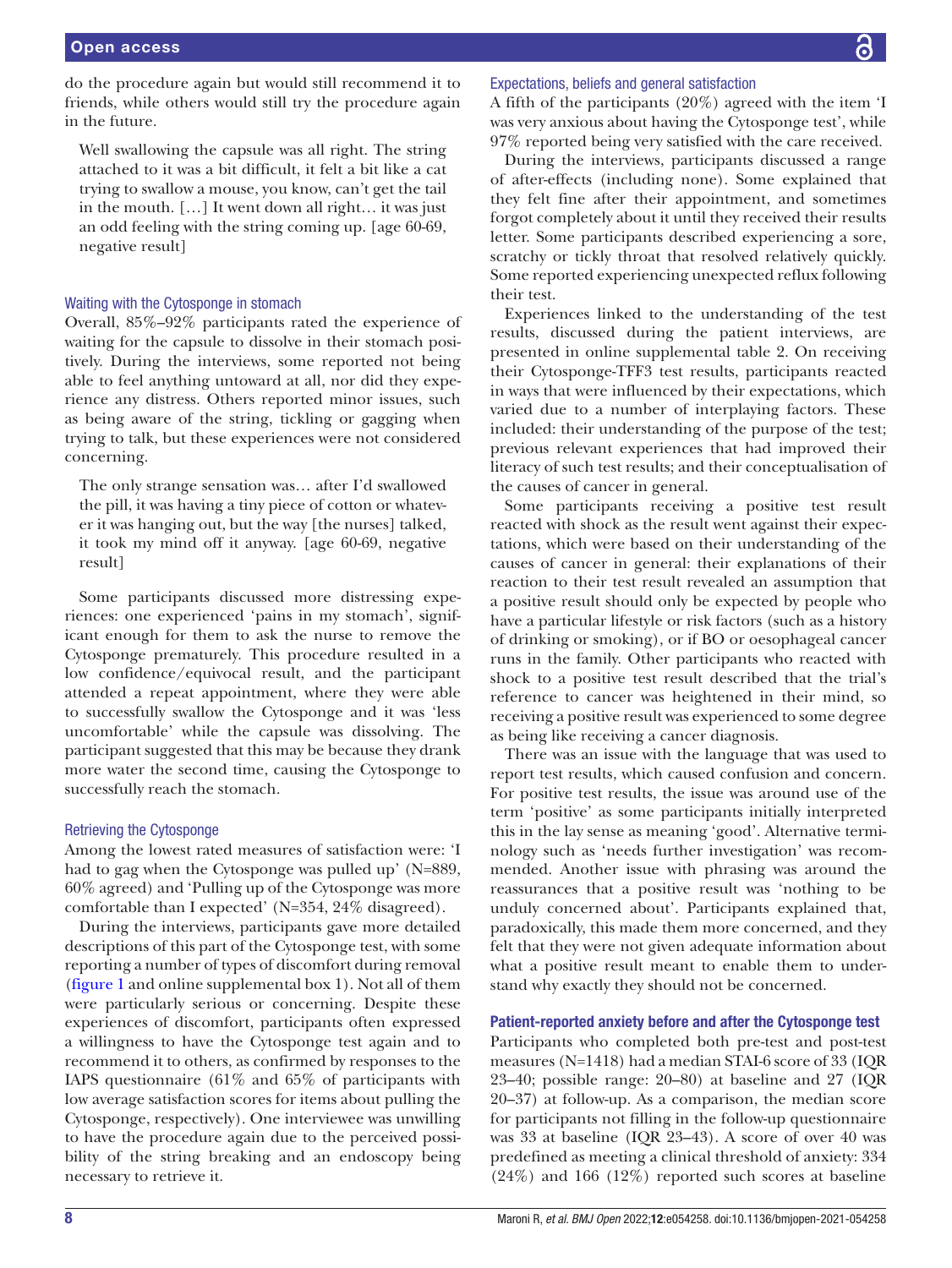

G

<span id="page-8-0"></span>Figure 2 Ratings for perceived risk of oesophageal cancer at the Cytosponge appointment (baseline) and 7–14 days follow-up for participants completing both baseline and follow-up questionnaires (N=1488). (A) Risk of oesophageal cancer compared with someone of the same age (comparative risk). (B) Per cent absolute risk of oesophageal cancer. Possible answers to the multiple-choice question on absolute percent risk of oesophageal cancer were: 0%, 5%, 10%, 25%, 50%, 75% and 100%. Participants with missing answers on perceived risk of oesophageal cancer at followup were still included in the figures as they filled in other parts of the questionnaire.

and follow-up, respectively. There was a statistically significant difference in scores between baseline and follow-up (p<0.001), with a median change between follow-up and baseline of −3 (IQR −10–0). For a breakdown of scores by questionnaire, see [online supplemental table 3.](https://dx.doi.org/10.1136/bmjopen-2021-054258)

Interviewees offered reflections on how they were feeling the day of the appointment or the night before. Some were worried about being able to complete the test (eg, participants who had problems swallowing) or the test itself. A few were concerned about 'the unknown' and it being 'experimental'. Reflecting on the period after the Cytosponge test, some described how receiving their result alleviated the sense of anxiety and uncertainty that they had been experiencing. Other participants, however, reported not being particularly bothered while waiting for their results.

## Perceived risk of oesophageal cancer

Among participants filling in both questionnaires, just over half (N=739, 50% at baseline; N=861, 58% at follow-up) considered their risk to be equivalent to that of someone of the same age (see [figure](#page-8-0) 2A for a comparison of the ratings between baseline and follow-on questionnaire). Opinions on absolute risk in a lifetime were more varied: while the largest group pre-test (N=712, 48%) thought that their risk was not more than 5%, the largest group post-test (N=657, 44%) expected theirs to be higher than 25% (see [figure](#page-8-0) 2B for a comparison of the ratings pre-test and post-test). There was a statistically significant change (p<0.001) for both items of perceived risk between baseline and follow-up, with 319 (21%) and 389 (26%) participants thinking that their chances of OAC had increased for comparative and absolute risk, respectively ([online supplemental tables 4 and 5](https://dx.doi.org/10.1136/bmjopen-2021-054258)).

Some interview participants did not demonstrate a good understanding of the relationship between reflux, BO and OAC, which may have led them to different interpretations of questions about personal risk of BO and OAC, and the size of their risk:

…when I was searching for the probability, the ratio of Barrett's to actual oesophageal cancer, I seemed to be getting different answers. [age 70-79, positive test result]

Some participants found the information about risk in the invitation leaflet difficult to understand but drew attention to the important role that the nurses played in explaining this to them at the start of the appointment.

Because I'd never heard of Barrett's before,… obviously it was on the leaflets I read that, but when I actually come for the test the nurse that I saw… she explained it all to me and… how that can be a sign that you may get the cancerous cells and things like that. So yeah, it was very interesting. I didn't know that. [age 60-69, inadequate test result]

## **DISCUSSION**

### Summary of main findings

This mixed-methods study evaluated patients' experiences of, and satisfaction with, the Cytosponge test in primary care as part of the BEST3 trial. Overall, participants were satisfied with their experience of the Cytosponge: they found it very convenient to attend their appointment at their own general practice and rated the staff interpersonal skills and competence very highly. Regarding the Cytosponge procedure itself, 87% of participants did not find swallowing very uncomfortable, while 60% reported gagging during the Cytosponge withdrawal in the questionnaire data; despite that, more than 80% were willing to have the test again or to recommend it to others. In interviews, patients provided more detailed descriptions of their experience, specifically different levels of pain and scratching resulting in a sore throat. Questionnaire data found a slight decrease in anxiety levels between before and after the test, and interviews helped identify patients' underlying motivations for feeling anxious: their ability to swallow, participating in a clinical trial, and waiting for test results. Lastly, we observed a statistically significant change in perceived risk of OAC pre-test and post-test with  $21\% - 26\%$  (depending on the risk type) of participants rating their risk as higher at follow-up. Interview data suggested that information about risk in the invitation leaflet was difficult to interpret for some patients and that nurses played an important role in providing more information on risk at the appointment, despite participants still not having a good understanding of the relationship between reflux, BO and OAC.

## Interpretation

This study has provided a deeper understanding of those aspects of the Cytosponge test that worked well in the trial and would need to be maintained to ensure acceptability during implementation. First, delivering the Cytosponge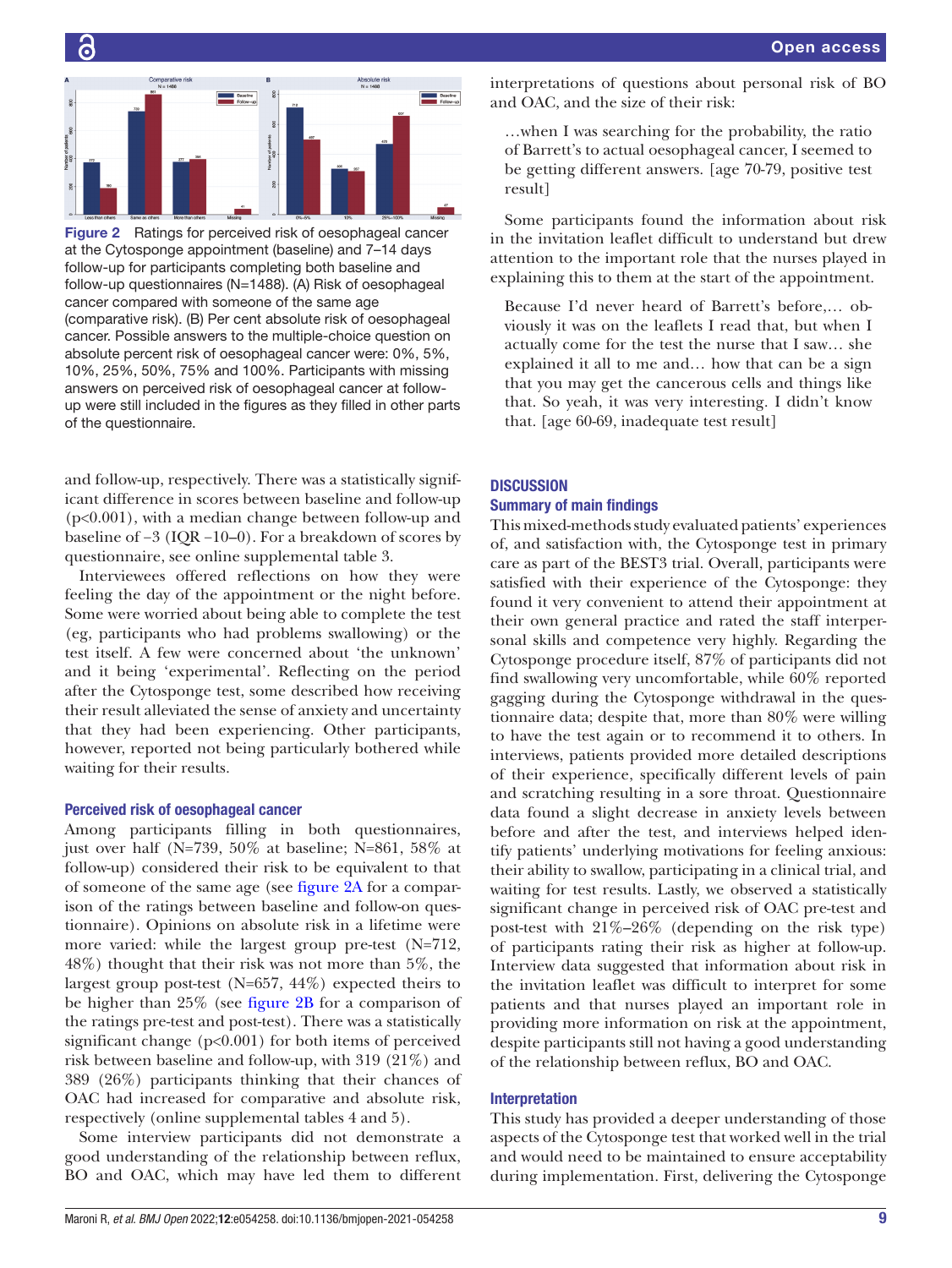## Open access

near home was perceived as convenient and acceptable. Second, the nurses administering the Cytosponge were rated as supportive, knowledgeable and reassuring. Third, staff technical competence was also rated very highly. Implementation of the Cytosponge test as a routine diagnostic test in primary care will need to ensure balance between convenience and adequate staff training.

Some aspects of the Cytosponge test were rated less well and our interview data provide insights into what could be changed. First, although the majority of participants (95%) were able to successfully swallow the device, swallowing and retrieval of the Cytosponge were less highly rated. Despite experiencing different levels of discomfort, most participants found that the pain was as expected, suggesting that it is important to explain how the Cytosponge is removed, that removal is brief, and that some discomfort may be necessary for the sponge to effectively gather cells. To ensure a good overall experience continues when implementing the Cytosponge in primary care, it will be important to provide highquality information and manage patient expectations of the physical experience, as was done in BEST3. This was achieved by explaining the procedure using the BEST3 leaflet and a demo Cytosponge as support, and reassuring about the potential risks at the beginning of the appointment. Second, some interviewees reported varying levels of pre-test anxiety linked to concerns about swallowing the device and general fear of the unknown. However, the median STAI-6 scores observed before the procedure and at follow-up were both well under the predefined level of clinically significant anxiety of 40 in the average adult population in a non-clinical setting. $24$  In some cases, pre-test anxiety might improve once patients are more familiar with the Cytosponge. While these findings are broadly reassuring, efforts should be made to ensure patients know what to expect and are supported if they feel anxious. Using the same leaflet as in BEST3 and a demo Cytosponge, this should be achievable within the time frame available in standard clinical National Health Service (NHS) practice.

At both time points, the majority of participants rated their risk of OAC as being average for people of their age, showing some evidence of the 'optimistic bias' often observed in measures of comparative risk. At follow-up, a greater proportion of people rated their risk as being above average, which may reflect a greater awareness of the association between reflux, BO and OAC following the procedure. However, the qualitative data point to an inconsistent understanding of the relationships between these three conditions. There are some parallels with the cervical screening context: confusion about the relationship between human papillomavirus (HPV), cervical intraepithelial neoplasia and cervical cancer is common and many women receiving a positive HPV result report adverse psychological outcomes.<sup>[28](#page-11-19)</sup> As Cytosponge testing is rolled out more widely, it will be important to use best practice in risk communication<sup>[29](#page-11-20)</sup> to ensure people understand the meaning of results to

minimise misunderstanding and poor psychological outcomes.

## Context of other literature

Previously, acceptability of the Cytosponge test had been assessed using a visual analogue scale ranging from 0 (worst) to  $10$  (best experience).<sup>[12 13 30](#page-11-6)</sup> A review of five studies assessing the Cytosponge test found a satisfactory overall acceptability, with a median score of  $6<sup>16</sup>$  $6<sup>16</sup>$  $6<sup>16</sup>$  In addition, the BEST1 study showed, using the STAI-6, that anxiety levels were low before and after the test with similar scores obtained as in this current study.<sup>12</sup> One qualitative study has investigated the acceptability of Cytosponge, but the participants had not actually taken the test, so their attitudes were hypothetical. $31$  It showed that acceptability was high despite initial concerns about swallowing and extracting the capsule.

Even though BEST3 participants experienced different levels of discomfort or pain during the swallowing and removal stages of the procedure, in most cases this would not discourage them from having the test again or recommending it to someone else. This is relevant in the context of implementing the Cytosponge as a routine test. Interestingly, studies investigating barriers to screening attendance found varying degrees of association between pain and reattendance, with 25%–46% of women citing pain of having a mammography as a reason for non-attendance<sup>[32](#page-11-23)</sup>; however, worry about pain was not associated with low intention to reattend cervical screening.<sup>[33](#page-11-24)</sup>

### Strengths and limitations

This study was undertaken within a large pragmatic randomised controlled trial, in which 1750 patients attended the Cytosponge appointment. Key strengths are that the BEST3 trial was set in primary care, where Cytosponge implementation is planned, and that this study used a mixed-methods approach. The findings from the IAPS, STAI-6 and perceived risk questionnaires, completed by nearly 1500 participants, were explored in more depth during interviews with a diverse sample of 30 patients, which included patients with unsuccessful swallows whose experience had otherwise not been captured in the follow-up questionnaire. The qualitative analyses, supported by a conceptual framework, offered detailed insights of participants' experiences and enriched the interpretation of the quantitative findings.

This study had limitations. Some attendees (N=262, 15%) did not return the follow-up questionnaire, and there were some small statistically significant differences in the distribution of patients' characteristics in those completing vs not completing the follow-up questionnaire. However, a simulation including the non-completers and assuming that they had given the worst ratings to their Cytosponge experience in the IAPS and STAI-6 questionnaires showed good overall levels of patient satisfaction (about 80%) and relatively low levels of anxiety (median 30, IQR 20–43, results not shown).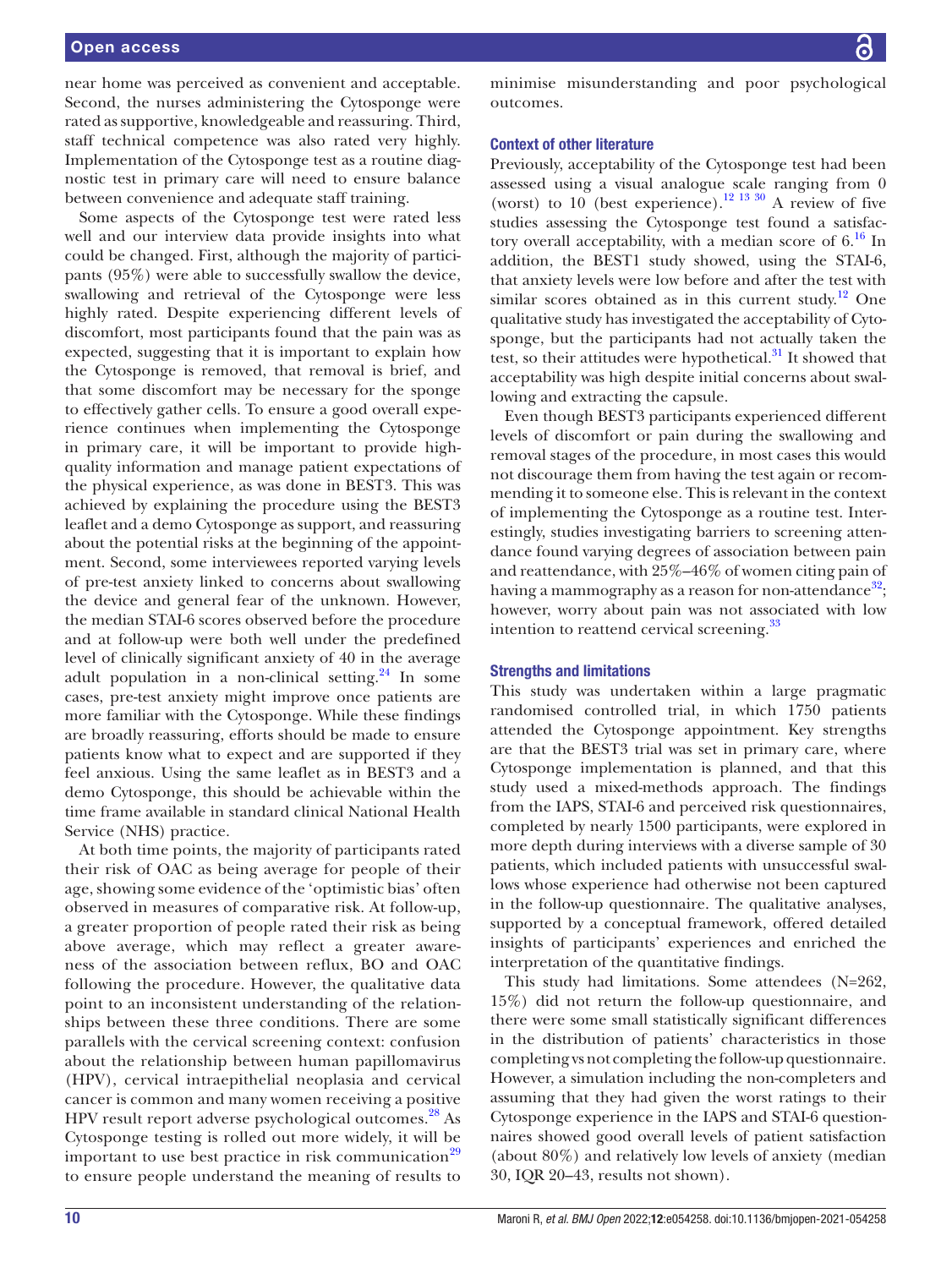The IAPS, which had been adapted from flexible sigmoidoscopy, was only validated by piloting with a small number of patients, but the Cronbach's alpha of 0.83 indicates appropriate internal reliability of the adaptation of the questionnaire to the Cytosponge test. The predefined threshold of clinical anxiety (over 40) used in our analysis for the STAI-6 was defined in the literature for a non-clinical setting and for the complete STAI questionnaire. $24$  The main limitation of the qualitative findings was that, for some, more than 6 weeks elapsed from a participant's Cytosponge procedure and their interview. This may have affected recall, although most participants were able to remember their experiences in substantial detail.

## **CONCLUSION**

This study, exploring patients' experiences of, and satisfaction with, the Cytosponge test used extensive questionnaire and in-depth interview data. Overall, participants were satisfied with their experiences and we did not observe excess anxiety due to the procedure. Identifying aspects of the procedure which are currently working well or rated less positively will enable specific improvements to communications with patients, for example on how to better communicate test results, that will result in a better experience once the Cytosponge test is implemented in clinical care.

## Author affiliations

<sup>1</sup> Cancer Research UK and King's College London Cancer Prevention Trials Unit (CPTU), Cancer Prevention Group, School of Cancer & Pharmaceutical Sciences, King's College London, London, UK

<sup>2</sup> Cancer Prevention Group, School of Cancer and Pharmaceutical Sciences, King's College London, London, UK

<sup>3</sup>Norwich Medical School, University of East Anglia, Norwich, UK

<sup>4</sup> Leeds Institute of Health Sciences, University of Leeds, Leeds, UK

<sup>5</sup>MRC Cancer Unit, Hutchison-MRC Research Centre, University of Cambridge, Cambridge, UK

<sup>6</sup>Cambridge University Hospitals NHS Foundation Trust, Cambridge, UK

<sup>7</sup> Population Health Sciences Institute, Newcastle University, Newcastle upon Tyne, UK

8 BEST3 Trial team NIHR, Clinical Research Networks, UK

<sup>9</sup>The Primary Care Unit, Department of Public Health & Primary Care, University of Cambridge, Cambridge, UK

<sup>10</sup>Wolfson Institute of Population Health, Queen Mary University of London, London, UK

#### Twitter Jo Waller [@Jo\\_WallerKCL](https://twitter.com/Jo_WallerKCL) and Greg Rubin [@GregRubin4](https://twitter.com/GregRubin4)

Acknowledgements This research is linked to the CanTest Collaborative, which is funded by Cancer Research UK (C8640/A23385), of which FMW is Director and GR is Chair of the Steering Committee. We would also like to acknowledge patient input from Heartburn Cancer UK, and the contributions of our CanTest PPI lead, Mrs Margaret Johnson. We acknowledge the contribution of statistician Irene Kaimi, who had a leading role early in the trial but who tragically died before the study was completed. We thank all of the sites and patients who participated in the BEST3 trial, without whom this research would not have been possible.

Contributors RCF was the chief investigator of the BEST3 trial. GR and FMW conceptualised and JO, GR and FMW designed this mixed-methods study as nested within the BEST3 trial. FS conducted the patient interviews. ID-B, RM, JB and FS acquired and analysed the data. RM, JB, JO, SS, JW, PS and FMW interpreted the data. RM, JB, JO and FMW drafted the manuscript. PS provided statistical support.

FMW takes responsibility for the overall content as the guarantor. All authors critically reviewed the manuscript and approved the final version.

Funding The laboratory of RCF is funded by a Core Programme Grant from the Medical Research Council (RG84369). The BEST3 study was primarily funded by Cancer Research UK (C14478/A21047). The National Institute for Health Research (NIHR) covered service support costs and National Health Service commissioners funded excess treatment costs, while Medtronic funded Cytosponge devices and TFF3 antibodies. This research was supported by the NIHR Cambridge Biomedical Research Centre (BRC-1215–20014). Cancer Research UK provide funding to the Cancer Prevention Trials Unit (C8162/A25356) and Cancer Prevention Group at King's College London (C8162/A16892). SS is supported by a Yorkshire Cancer Research Fellowship (L389SS). JW is funded by a Cancer Research UK career development fellowship (C7492/A17219).

Competing interests RCF is named on patents related to the Cytosponge-trefoil factor 3 test. Covidien GI Solutions (now Medtronic) licensed the Cytosponge from the Medical Research Council, and the device has now received the CE mark and is cleared by the US Food and Drug Administration. RCF is a shareholder in Cyted, a company working on early detection technology. PS reports fees paid to his organisation from GRAIL, outside of the submitted work.

Patient and public involvement Patients and/or the public were involved in the design, or conduct, or reporting, or dissemination plans of this research. Refer to the Methods section for further details.

Patient consent for publication Not applicable.

Ethics approval This study involves human participants and was approved by East of England – Cambridge East Research Ethics Committee.

Provenance and peer review Not commissioned; externally peer reviewed.

Data availability statement Data are available on reasonable request. The trial protocol, statistical analysis plan and statistical report will be available via the University of Cambridge data repository [\(https://www.data.cam.ac.uk/repository](https://www.data.cam.ac.uk/repository)). Datasets will be available from the authors on request.

Supplemental material This content has been supplied by the author(s). It has not been vetted by BMJ Publishing Group Limited (BMJ) and may not have been peer-reviewed. Any opinions or recommendations discussed are solely those of the author(s) and are not endorsed by BMJ. BMJ disclaims all liability and responsibility arising from any reliance placed on the content. Where the content includes any translated material, BMJ does not warrant the accuracy and reliability of the translations (including but not limited to local regulations, clinical guidelines, terminology, drug names and drug dosages), and is not responsible for any error and/or omissions arising from translation and adaptation or otherwise.

Open access This is an open access article distributed in accordance with the Creative Commons Attribution 4.0 Unported (CC BY 4.0) license, which permits others to copy, redistribute, remix, transform and build upon this work for any purpose, provided the original work is properly cited, a link to the licence is given, and indication of whether changes were made. See: [https://creativecommons.org/](https://creativecommons.org/licenses/by/4.0/) [licenses/by/4.0/](https://creativecommons.org/licenses/by/4.0/).

#### ORCID iDs

Roberta Maroni<http://orcid.org/0000-0001-6420-2881> Jo Waller<http://orcid.org/0000-0003-4025-9132> Peter Sasieni<http://orcid.org/0000-0003-1509-8744> Greg Rubin <http://orcid.org/0000-0002-4967-0297> Fiona M Walter <http://orcid.org/0000-0002-7191-6476>

#### REFERENCES

- <span id="page-10-0"></span>1 Cancer Research UK. Oesophageal cancer statistics. Available: [https://www.cancerresearchuk.org/health-professional/cancer](https://www.cancerresearchuk.org/health-professional/cancer-statistics/statistics-by-cancer-type/oesophageal-cancer)[statistics/statistics-by-cancer-type/oesophageal-cancer](https://www.cancerresearchuk.org/health-professional/cancer-statistics/statistics-by-cancer-type/oesophageal-cancer) [Accessed 30th Dec 2020].
- <span id="page-10-1"></span>2 Cancer Research UK. Barrett's oesophagus. Available: [https://www.](https://www.cancerresearchuk.org/about-cancer/other-conditions/barretts-oesophagus/about-barrett%27s) [cancerresearchuk.org/about-cancer/other-conditions/barretts](https://www.cancerresearchuk.org/about-cancer/other-conditions/barretts-oesophagus/about-barrett%27s)[oesophagus/about-barrett%27s](https://www.cancerresearchuk.org/about-cancer/other-conditions/barretts-oesophagus/about-barrett%27s) [Accessed 30th Dec 2020].
- 3 Nowicki-Osuch K, Zhuang L, Jammula S, *et al*. Molecular phenotyping reveals the identity of Barrett's esophagus and its malignant transition. *[Science](http://dx.doi.org/10.1126/science.abd1449)* 2021;373:760–7.
- <span id="page-10-2"></span>4 Fitzgerald RC, di Pietro M, Ragunath K, *et al*. British Society of gastroenterology guidelines on the diagnosis and management of Barrett's oesophagus. *[Gut](http://dx.doi.org/10.1136/gutjnl-2013-305372)* 2014;63:7–42.